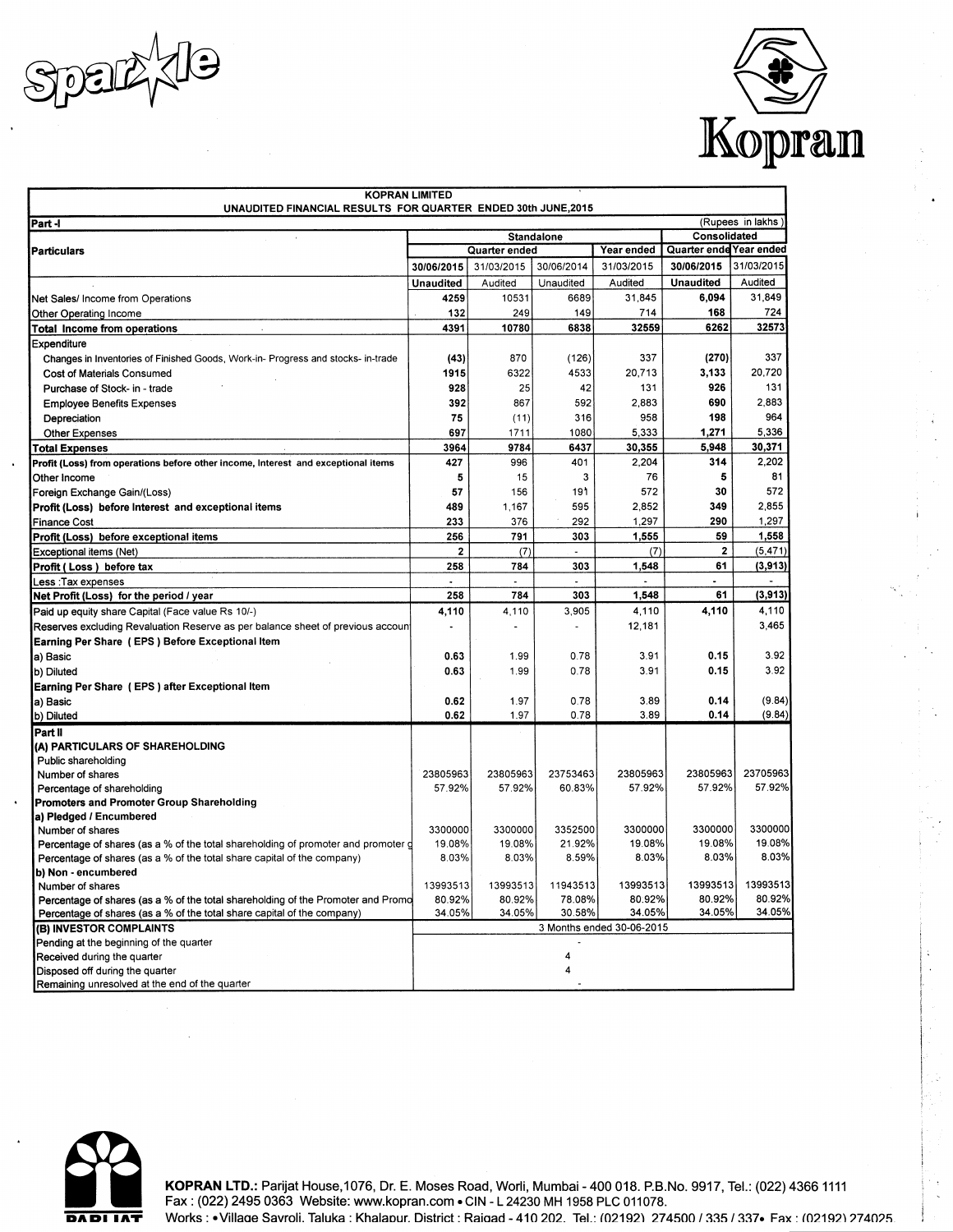



#### Notes:-

(1) The above results were reviewed by the Audit Committee and taken on record by the Board of Directors of the Company at it's meeting held on 12th August, 2015. These results have been reviewed by the Statutory Auditor's of the company.

(2) During the previous year the Active Pharmaceutical Ingredients business with its manufacturing facility at Mahad was transferred to Kopran Research Laboratories Ltd. a 100% subsidiary company for a consideration of Rs. 110 crores as on 31<sup>st</sup> March 2015.

(3) The Consumer Care Division was sold on a slump sale basis for a consideration of Rs. 200 lakhs with effect from 1<sup>st</sup> April 2015, carrying an amount of net assets of Rs. 197.93 Lakhs to Kopran Lifestyle Ltd. as on 1st April 2015.

(4) In the view of the point no 2 and 3 the quarterly figures are not strictly comparable with the immediate previous quarter and the corresponding quarter of the previous year.

(5) The Company is now engaged primarily in the Pharmaceutical business and there are no separate reportable segments as per AS 17.

(6) The Company has made an investment of Rs. 4490.61 Lacs and has also advanced a sum of Rs.81.27 Lakhs to Kopran Research Laboratories Ltd (KRLL), a wholly owned subsidiary of the Company, the accumulated losses of KRLL as on 30th June, 2015 are Rs.5487.89 Lakhs. The investments are of strategic and Long Term. In the opinion of the Management there is no permanent impairment in the value of investments.

(7) The figures of the quarter ended 31st March, 2015 are the balancing figures between the audited figures in respect of the full financial year and published year to date figures up to nine months of the relevant financial year.

(8) The company has opted for consolidated financial results from Quarter ended 30th June, 2015 and hence consolidated results for corresponding quarter and previous quarters have not been given.

(9) Figures for the previous accounting period have been regrouped wherever necessary.

Place : Mumbai Date: 12-08-2015

**KOPRAN LIMPTED** surandra Somani **Executive Vice Chairman** 

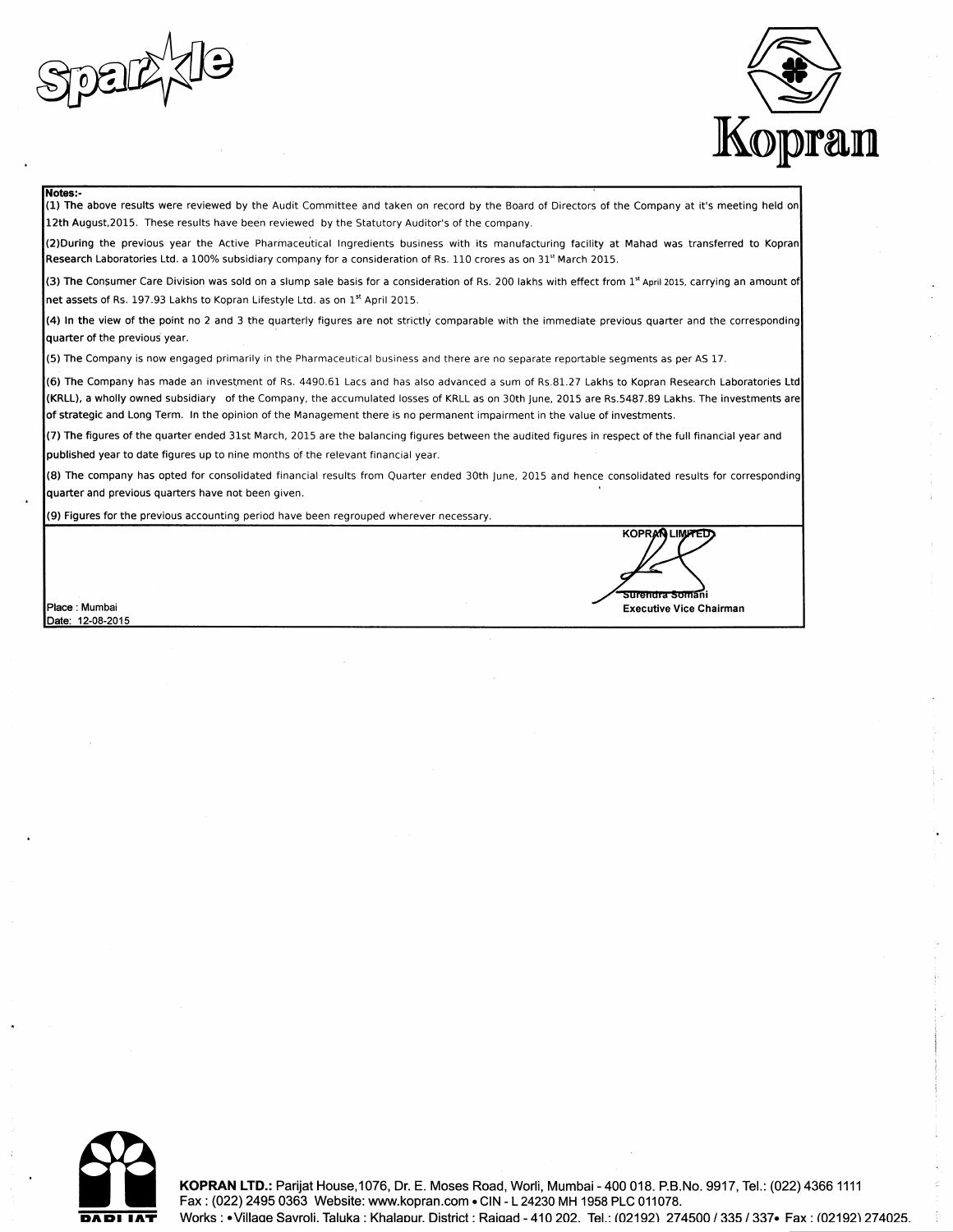# **BATLIBOI & PUROHIT Chartered Accountants**

# **INDEPENDENT AUDITORS' REVIEW REPORT**

### **TO THE BOARD OF DIRECTORS OF KOPRAN LIMITED**

- 1. We have reviewed the accompanying statement of unaudited financial results of **Kopran Limited ("the Company")** for the quarter ended June 30, 2015 ('the Statement'), being submitted by the Company pursuant to Clause 41 of the Listing Agreements with the Stock Exchanges, except for the disclosures regarding "Public Shareholding" and "Promoter and Promoter Group Shareholding" which have been traced from disclosures made by the Management and have not been reviewed by us. This Statement is the responsibility of the Company's Management and has been approved by the Board of Directors. Our responsibility is to issue a report on the Statement based on our review.
- 2. We conducted our review in accordance with the Standard on Review Engagement (SRE) 2410, Review of Interim Financial Information performed by the Independent Auditor of the entity issued by the Institute of Chartered Accountants of India. This standard requires that we plan and perform the review to obtain moderate assurance as to whether the Statement is free of material misstatement. A review is limited primarily to inquiries of company personnel and analytical procedures applied to financial data and thus provides less assurance than an audit. We have not performed an audit and accordingly, we do not express an audit opinion.
- 3. Based on our review conducted as stated above, nothing has come to our attention that causes us to believe that the accompanying Statement of unaudited financial results prepared in accordance with Accounting Standards specified under section 133 of the Companies Act, 2013 read with Rule 7 of the Companies (Accounts) Rules, 2014 and other recognised accounting practices and policies generally accepted in India has not disclosed the information required to be disclosed in terms of Clause 41 of the Listing Agreement including the manner in which it is to be disclosed, or that it contains any material misstatement.
- 4. Without qualifying our conclusion, we draw attention to note 6 of the Statement whereby the management is of the opinion that no provision is required in respect of investment made in the subsidiary company Kopran Research Laboratories Limited for reasons stated there in.

**For BATLIBOI & PUROHIT** *Chartered Accountants* Firm Reg No. 101048W

1. g Melli

**KAUSHAL MEHTA** Dated : August 12, 2015 Membership No. 111749

Place : Mumbai Partner